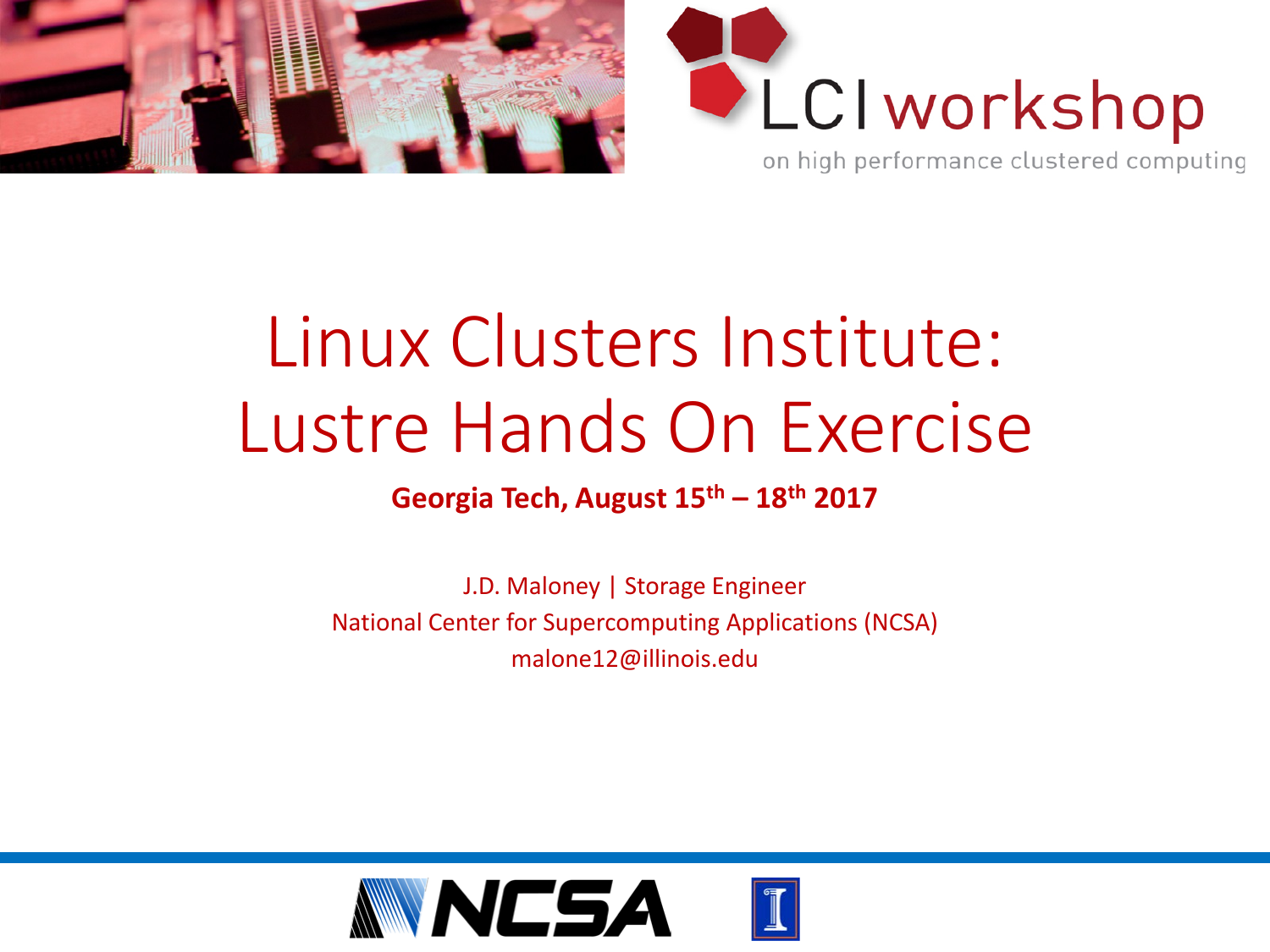

# Goal of Hands on Exercise

- Create Lustre File System
- Bring in Sample Data
- Run Robinhood Scan
- Enabling Changelog consumption



• Run Purge on sample data driven by Robinhood

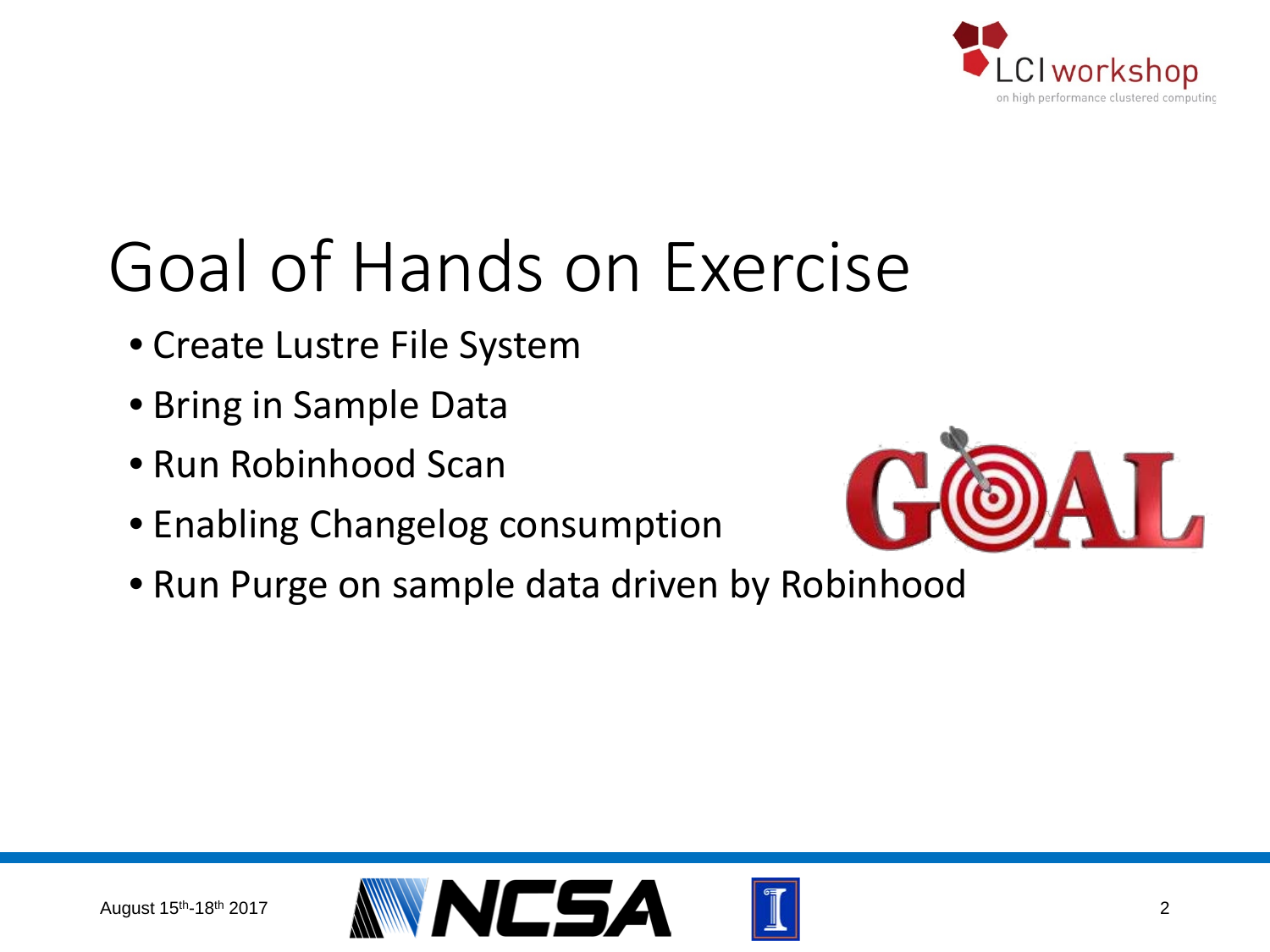

# Lay of the Land

- You should have 3 storage servers; 1 for metadata, 2 for data; and 1 Robinhood Server
- Metadata Server has small disks; Object Servers have large disk
- Lustre packages should be installed and ready
- All severs have root ssh keys set between them

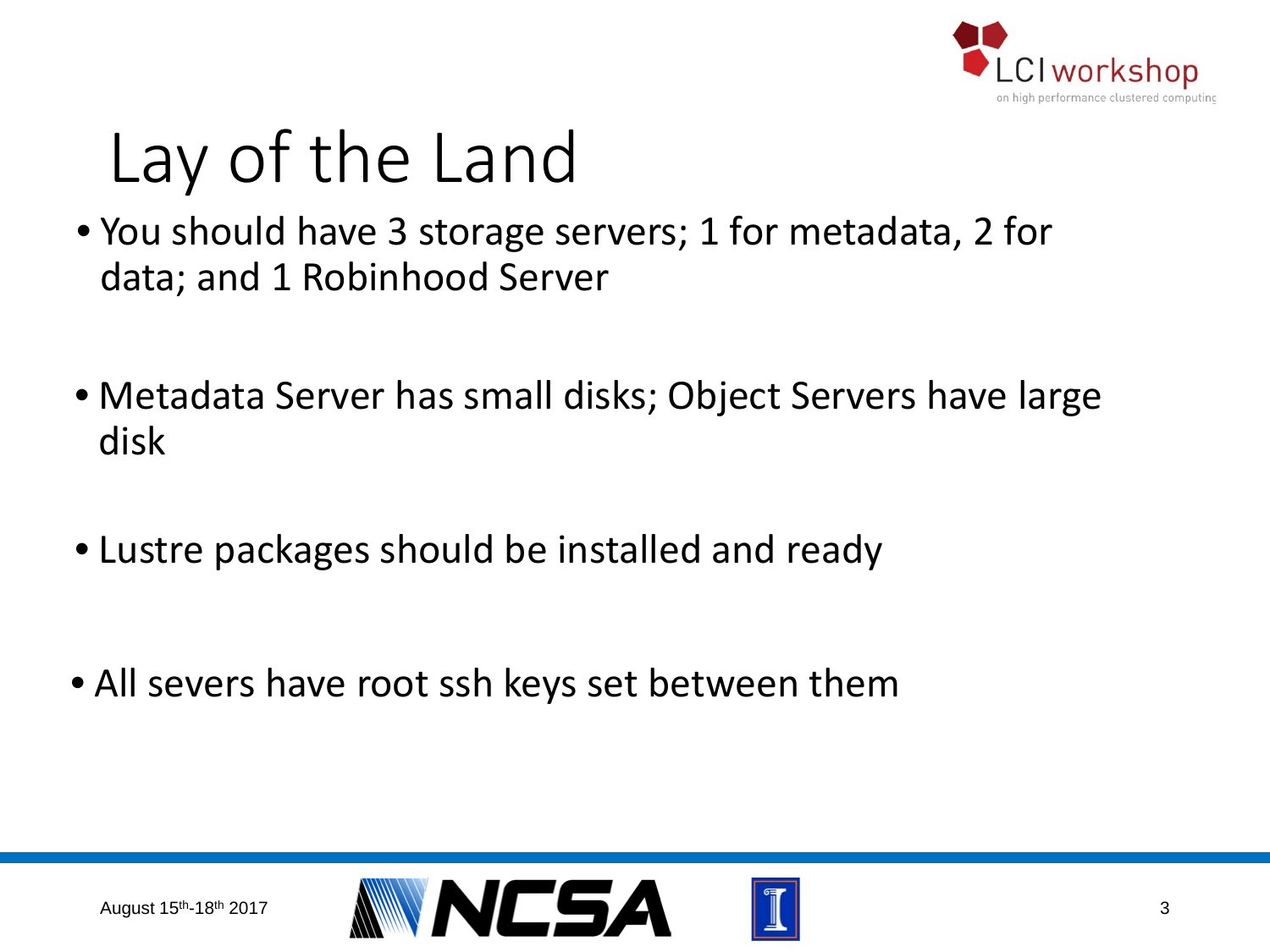

#### Creating Lustre File System

• Format & Mount the MGS

• Format & Mount the MDT

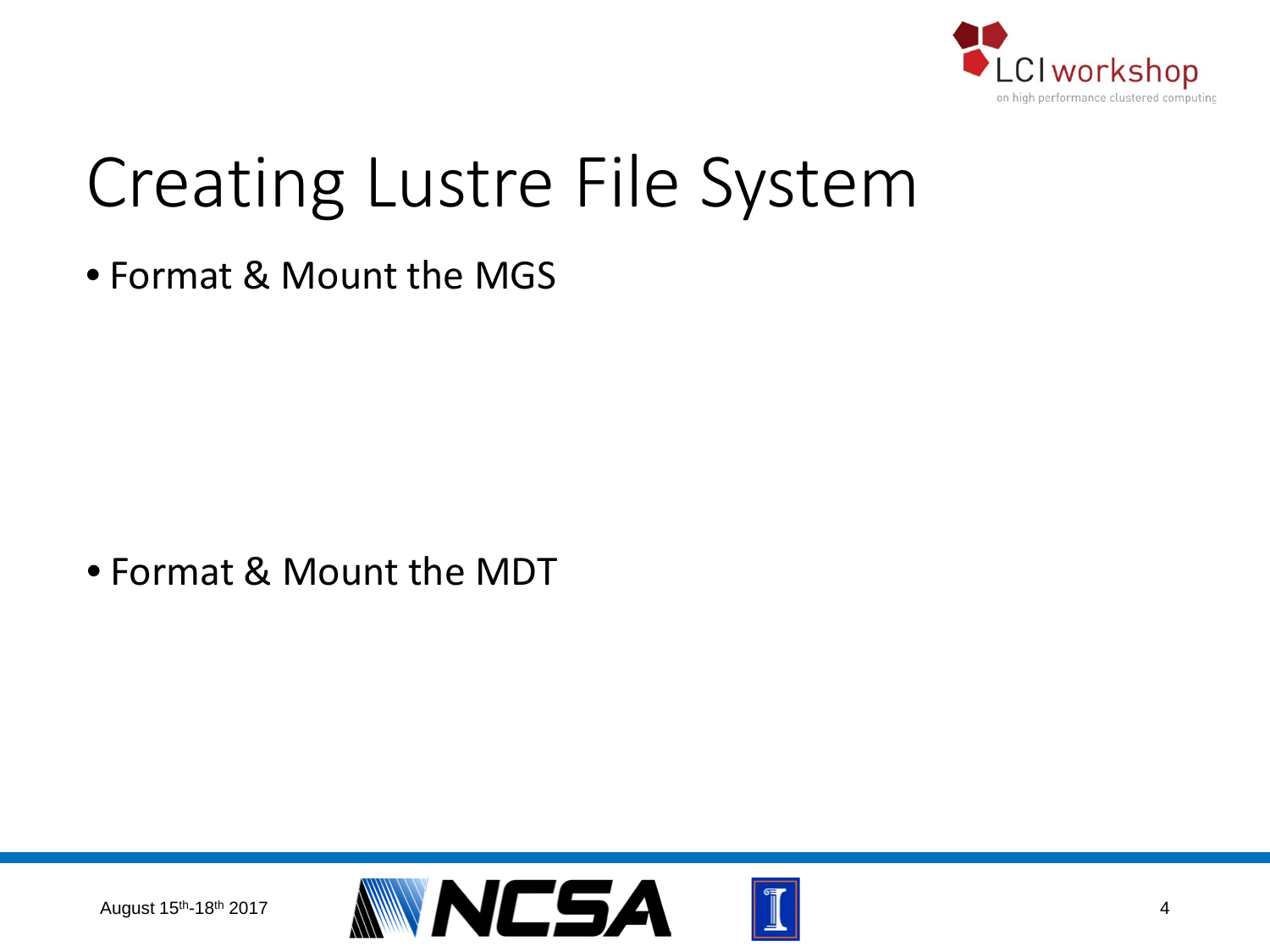

#### Creating Lustre File System

• Format and Mount the OSTs

• Setup the Clients

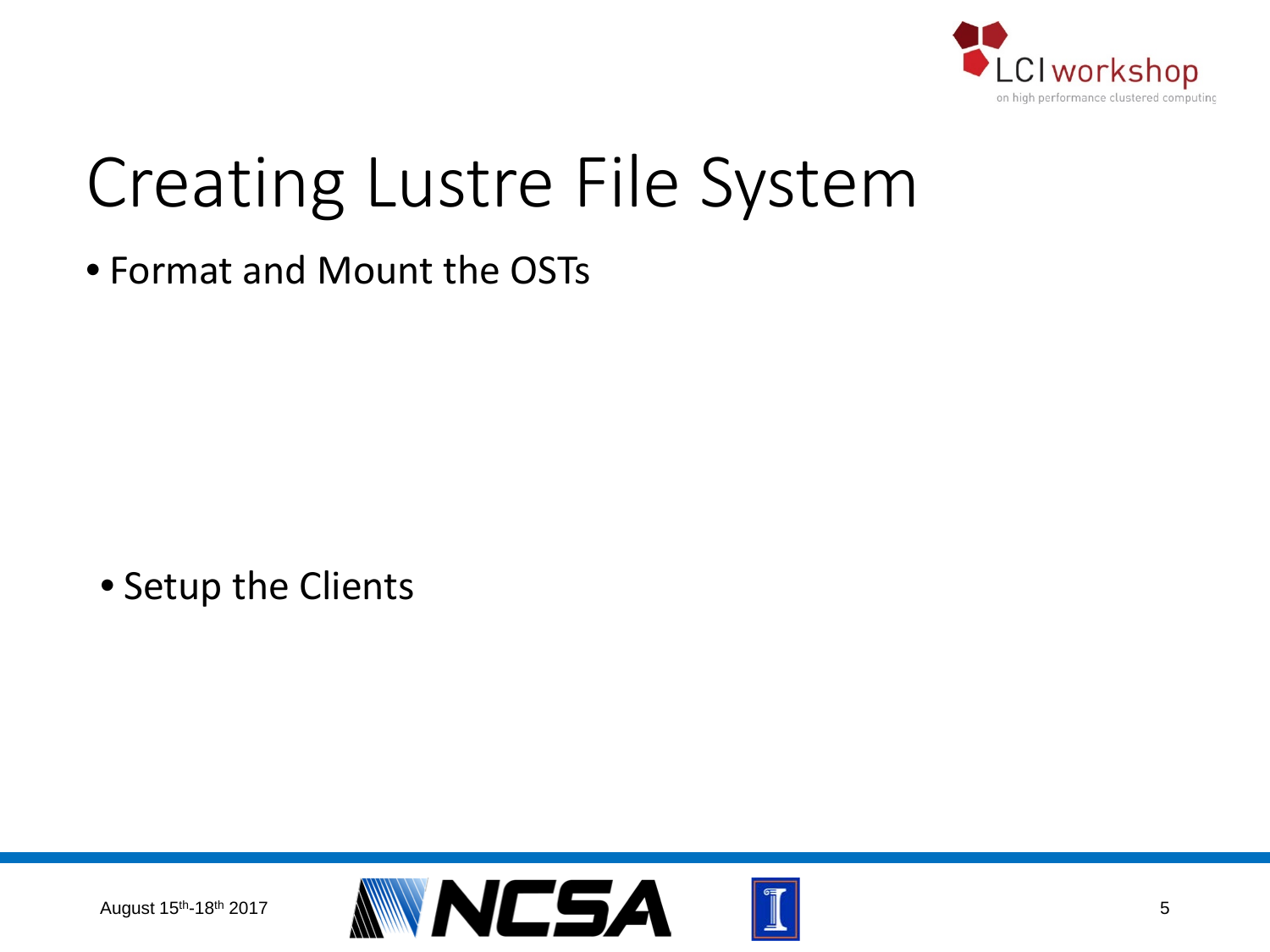

# Bring In Test Data

• Bring in folder 1 of test data

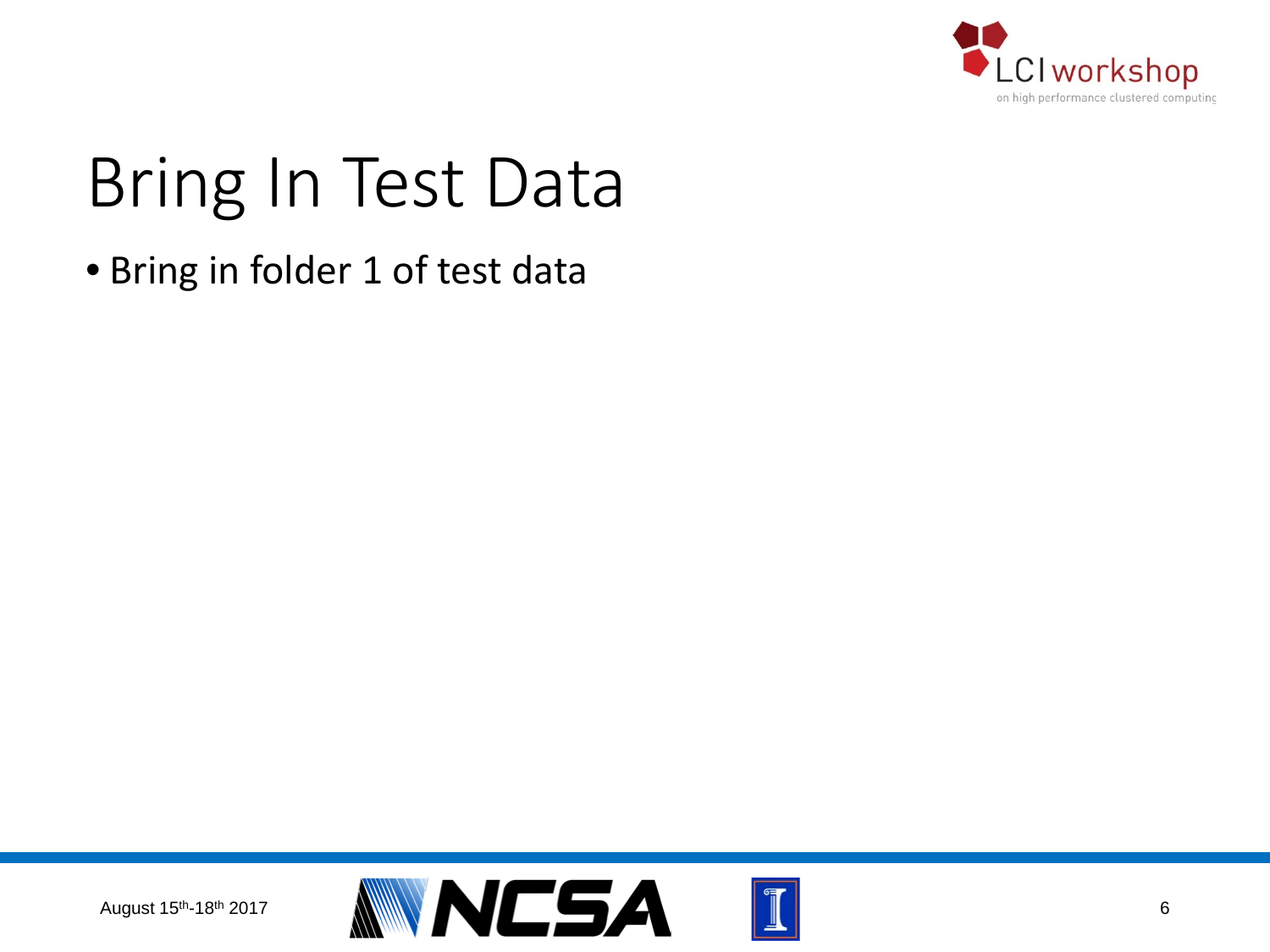

## Standing Up Robinhood

- Robinhood RPMs are already installed
- Edit Robinhood configuration file with correct parameters

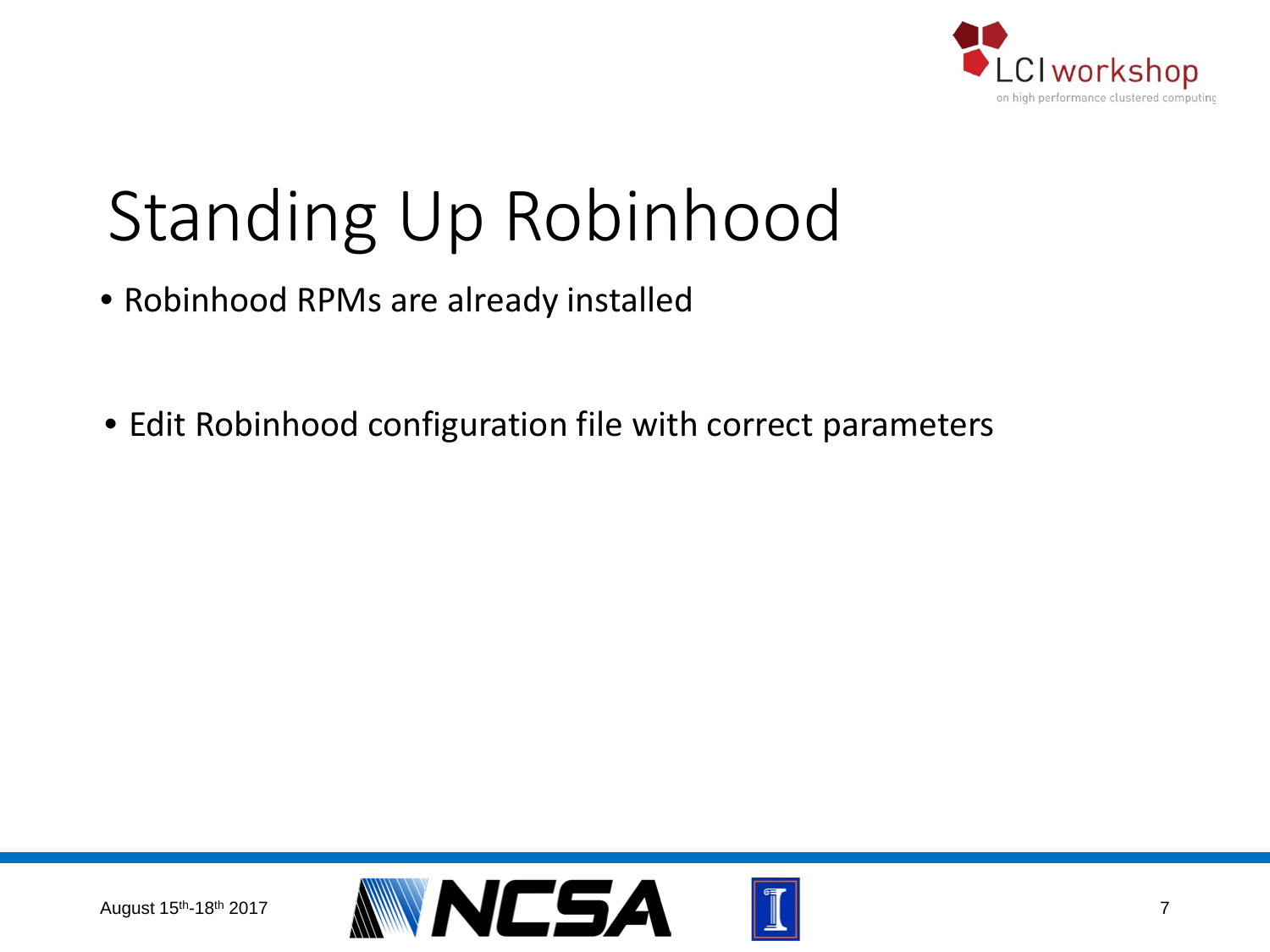

#### Standing Up Robinhood

• Configure Robinhood Database

• Register with the MDS

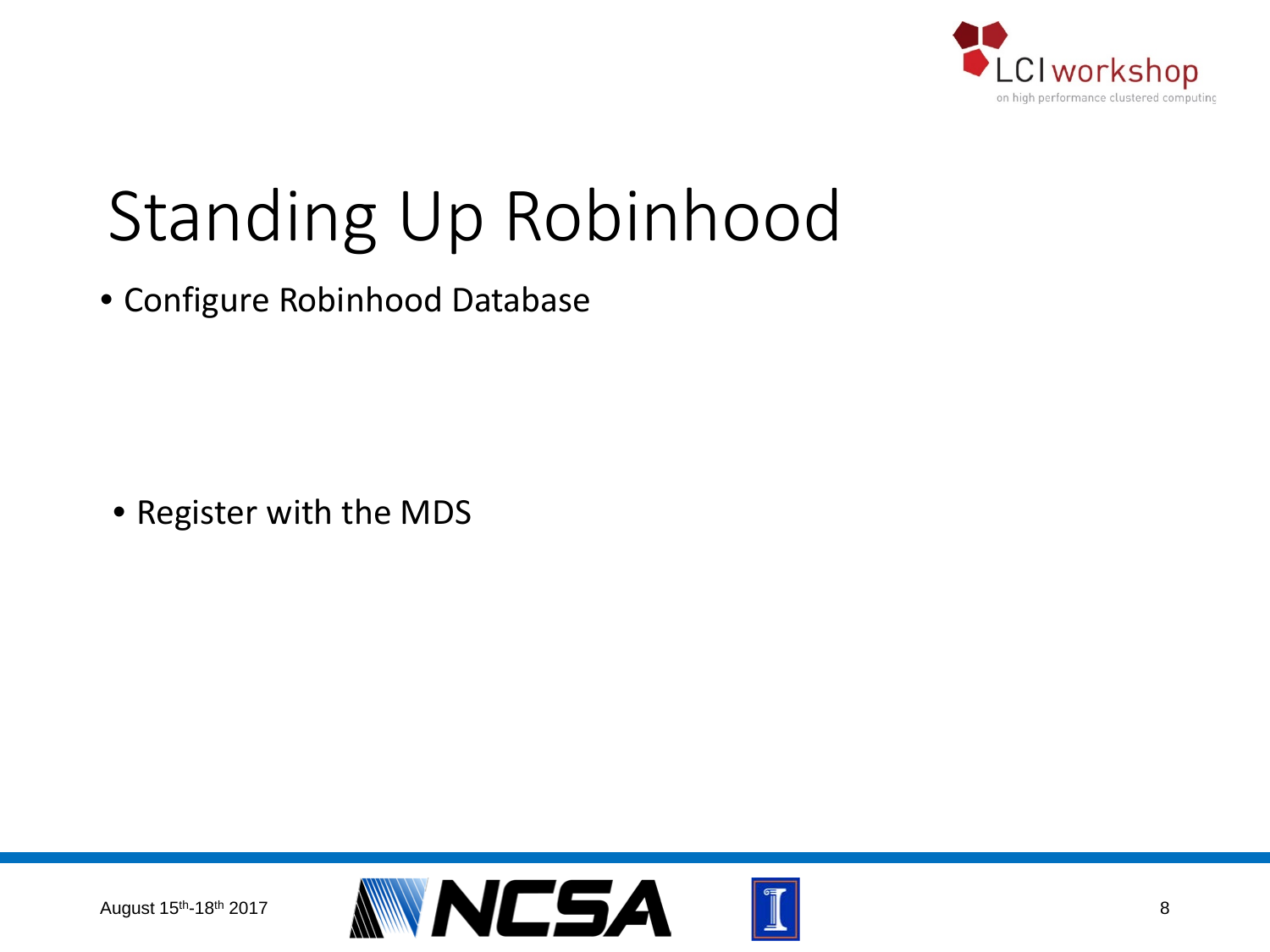

# Robinhood Scan & Change Logs

• Begin a Full Scan of the File System & Changelog Consumption

• Enable Change Logs

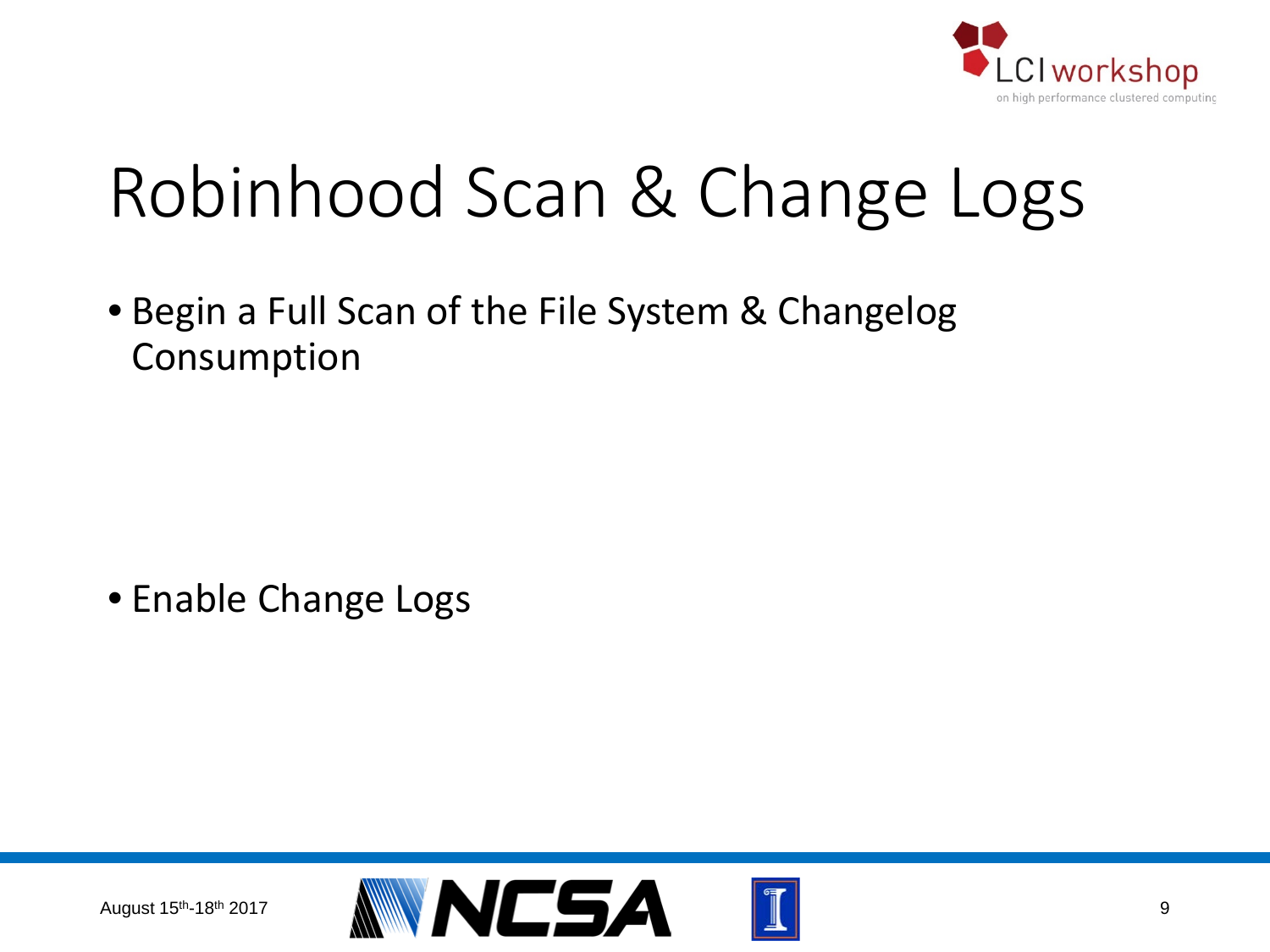

# Robinhood Scan & Change Logs

• Bring in folder 2 of test data once the change logs are consuming (should be done while full scan is still running)

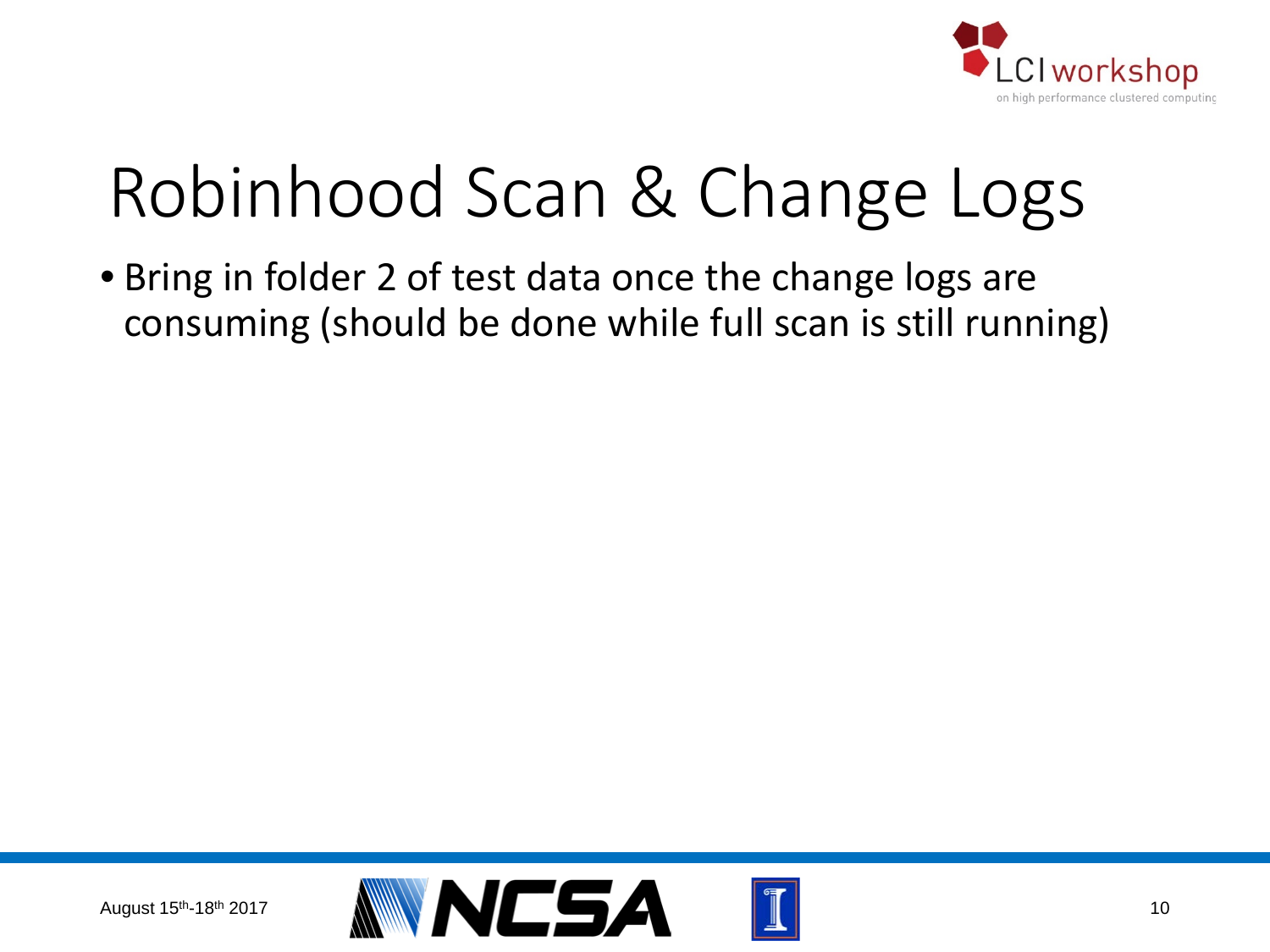

## Running a Purge

• Take a look at the example purge policy file, make sure you understand what it's doing; ask questions if you have any

• Put purge policy file in place and run the purge

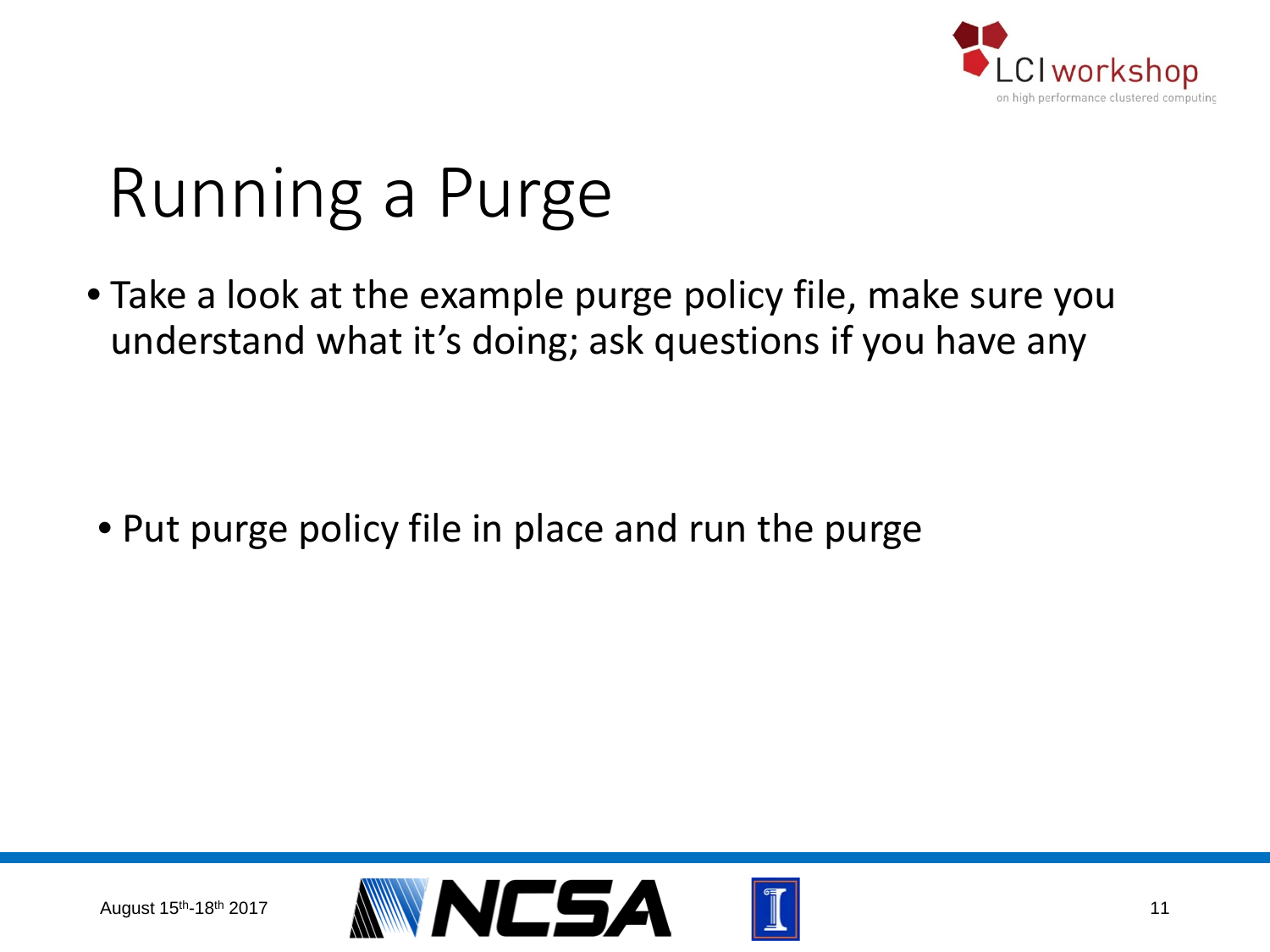

# Running a Purge

• Watch the purge run

• Verify results, the old files should now have been removed from the system